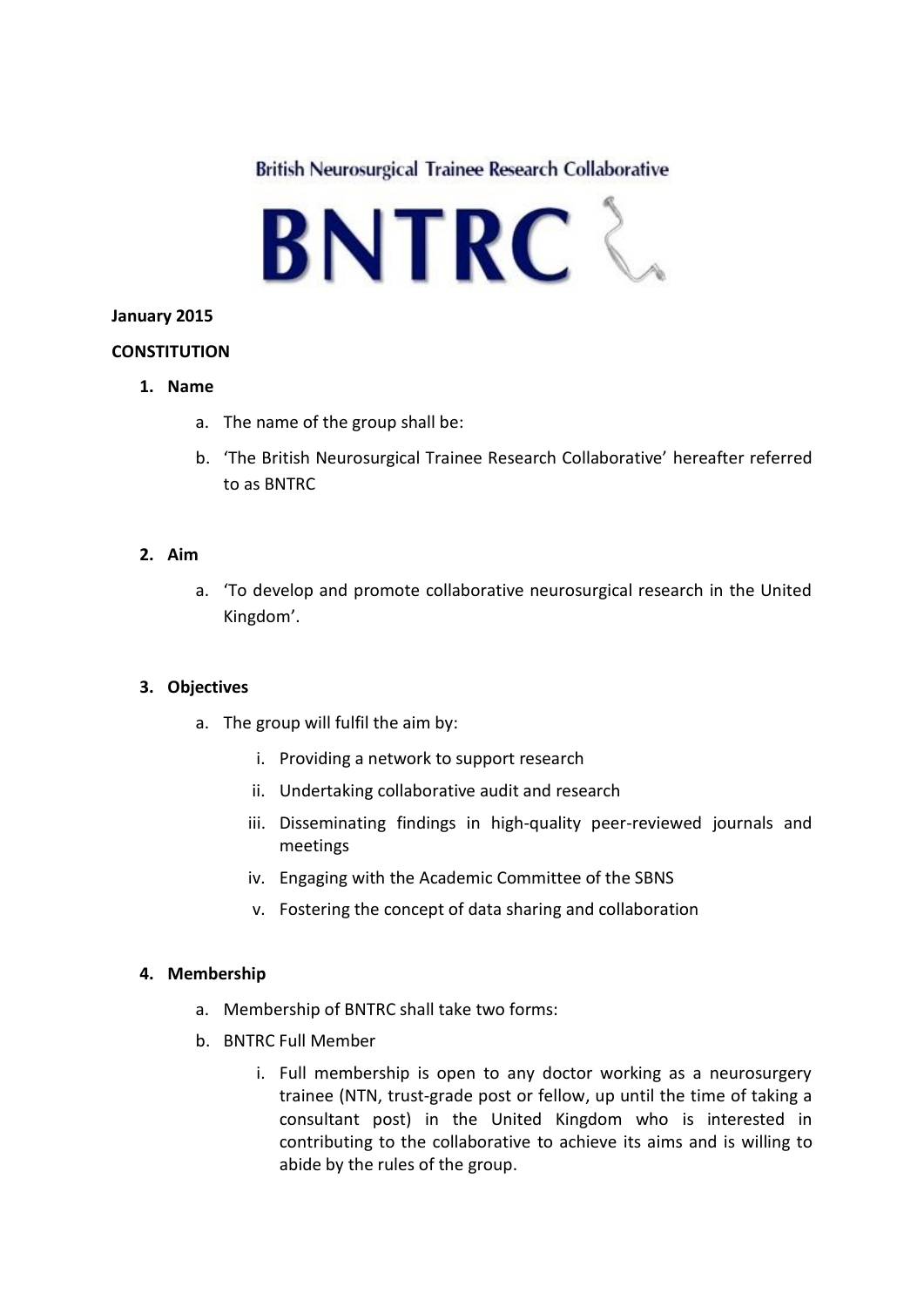- ii. BNTRC full members shall have one vote at general meetings.
- c. Associate membership
	- i. Associate membership is open to any person in good standing who is interested in contributing to the collaborative to achieve its aims and is willing to abide by the rules of the group. We anticipate this would include medical students, foundation year doctors, core surgical trainees, trainees from other medical or surgical specialties and allied health professionals.
- d. BNTRC contributor status
	- i. Contributor status is open to any associate or full member who is directly involved in the design, recruitment, management or analysis of any study.
	- ii. BNTRC contributor status will be recorded by the BNTRC committee data manager. BNTRC contributors should hold current Good Clinical Practice accreditation.
- e. Registration and termination of membership
	- i. The BNTRC committee may, by resolution passed at a meeting thereof, terminate or suspend the membership of any member if his/her conduct is prejudicial to the interests and objectives of the BNTRC, provided that the individual member shall have the right to be heard by the General Committee before the final decision is made. There shall be a right of appeal to an independent arbitrator appointed by mutual agreement. This will typically be the Academic Committee of the SBNS in the first instance.

## **5. Management & committee membership**

- a. The BNTRC shall be administered by a committee of not less than three (3) people.
- b. Committee Members must be UK trainees in good standing.
- c. The officers of the BNTRC Committee shall be:
	- i. BNTRC Chairperson
		- 1. This position is an annual appointment (January to January)
		- 2. The post of BNTRC chair cannot be held for two consecutive (1 year) terms
		- 3. The BNTRC chair must be a trainee in a UK national programme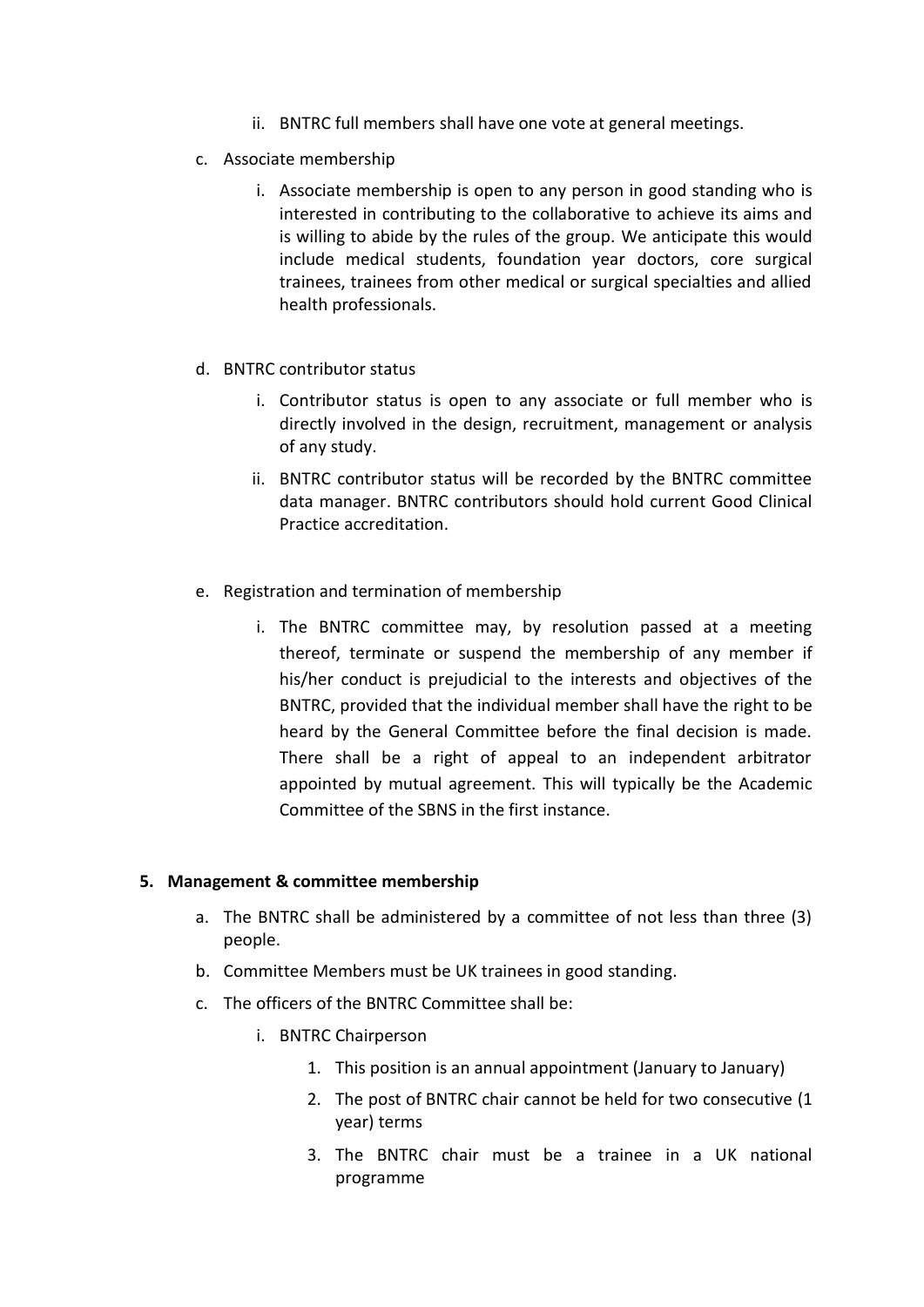- 4. The BNTRC chair cannot simultaneously hold a position on the BNTA committee.
- 5. The BNTRC chair is responsible for upholding the constitution of the collaborative and representing the best interests of the members.
- 6. The BNTRC chair or their nominated deputy, will, for the duration of their term only, represent the BNTRC at any national body.
- 7. The BNTRC chair will be invited to sit on SBNS Academic Committee meetings.
- 8. The BNTRC chair will be invited to sit on the committee of the BNTA for the duration of their term.
- ii. BNTRC study leads
	- 1. Any member who has set up or is the nominated lead organiser of any study is required to sit on the BNTRC committee until the publication of the main paper from their study.
- iii. British Neurosurgery Trainee Association (BNTA) chair
- iv. British Neurosurgery Trainee Association (BNTA) academic representative
- v. BNTRC data manager
	- 1. This committee member will be responsible for the collation, storage and dissemination of collaborative study data when directed by the study steering group.
- vi. Such other officers the collaborative shall deem necessary at the meeting

#### **6. Running the Committee**

- a. The Committee will meet twice a year.
- b. Committee members must be present for the Management Committee meeting to take place.
- c. Voting at Management Committee meetings shall be by secret ballot. If there is a tied vote then the chairperson shall have a second vote.
- d. The BNTRC chairperson is elected from within the BNTRC by committee members by secret ballot following self nomination.
- e. This ballot is only valid if all the members of the committee are informed of the election and >50% of committee members return a vote.

#### **7. Publication and ownership of data**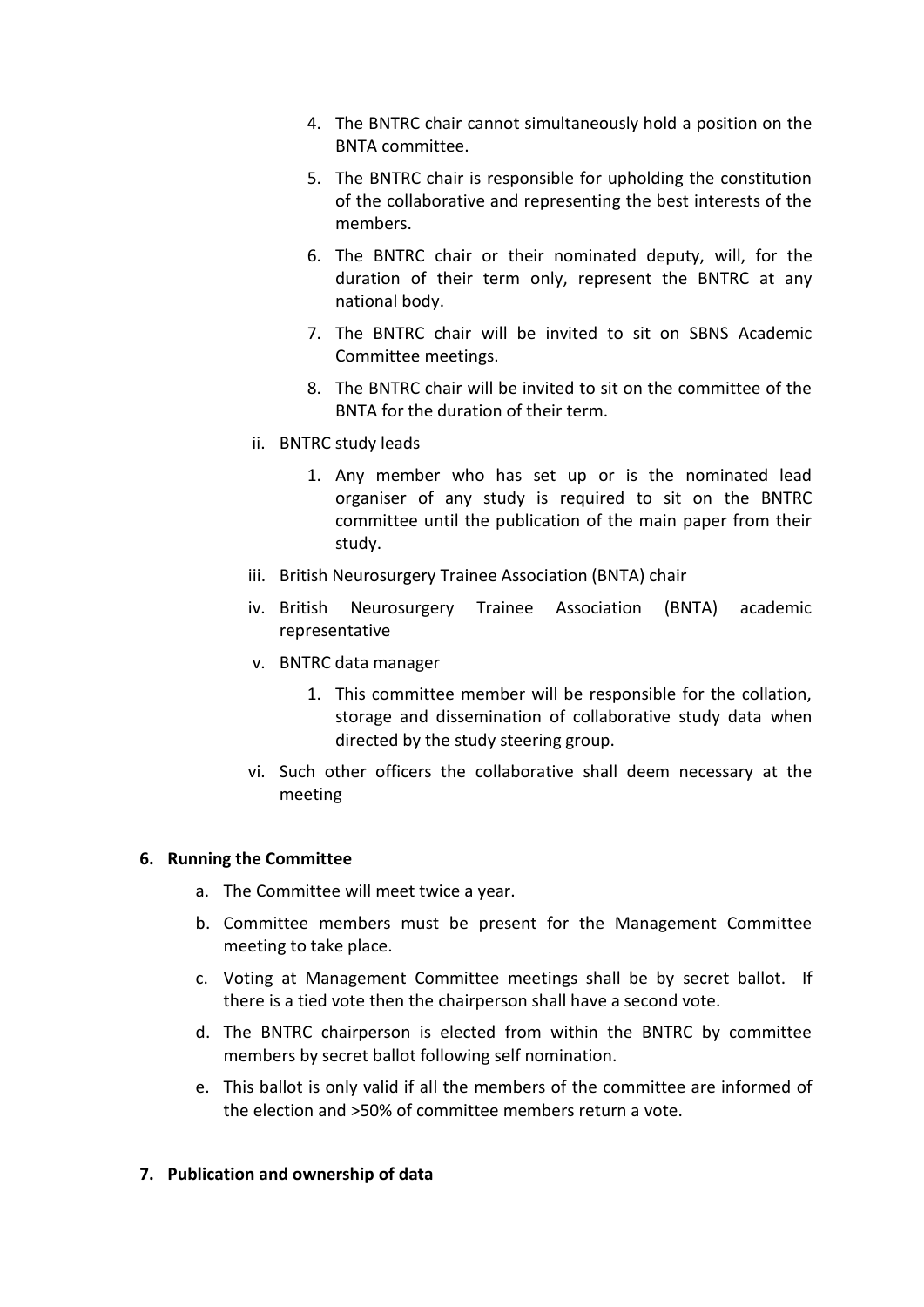- a. All actions of the BNTRC committee and members must be in line with Good Clinical Practice and data protection act guidelines.
- b. The authorship policy should be defined prior to starting any project by the study steering committee.
- c. The lead authors must have played a key role in data analysis or manuscript preparation in line with ICMJE (International Committee of Medical Journal Editors) guidelines [\(www.icmje.org\)](http://www.icmje.org/).
- d. The manuscript must describe the role of each author.
- e. By default the BNTRC is the final (senior) author
- f. The SBNS academic committee will act as final arbitrator in the event of authorship disputes
- g. All collaborators will be cited alphabetically in the publication. This will be up to 2 per unit however additional names for a unit may be included at the discretion of the BNTRC chair (unless already specified by the study steering group).
- h. When presenting the results of any BNTRC study the presenter is responsible for including a complete and up to date acknowledgement slide. This slide must be maintained by the study lead(s) of each project.
- i. Once the main paper has been published for each project, collaborative contributors will have access to the dataset from the day of publication of the first study paper.
- j. The variables collected (and thus available for analysis) for each study will be made available on the BNTRC website.
- k. Access to the dataset will be at the discretion of the BNTRC committee. Interested parties must apply in writing, stipulating the plan for analysis and dissemination of findings. A request for access may be declined if the proposal lacks clarity or a satisfactory methodology however the BNTRC committee must report at the next general meeting the reasons for any declined access and are accountable for their decision.
- l. Any published or presented analysis of BNTRC data must include the BNTRC contributors as senior author as described previously.
- m. The practice of the BNTRC should always be to submit manuscripts aiming for to the most relevant journal with the highest impact factor. The final decision however rests with the study lead for each project.

## **8. Committee Meetings**

- a. The committee shall meet twice each year.
- b. It is the responsibility of the BNTRC chair to arrange the time and place of these meetings
- c. The quorum for a meeting shall be greater than 50% of committee members.